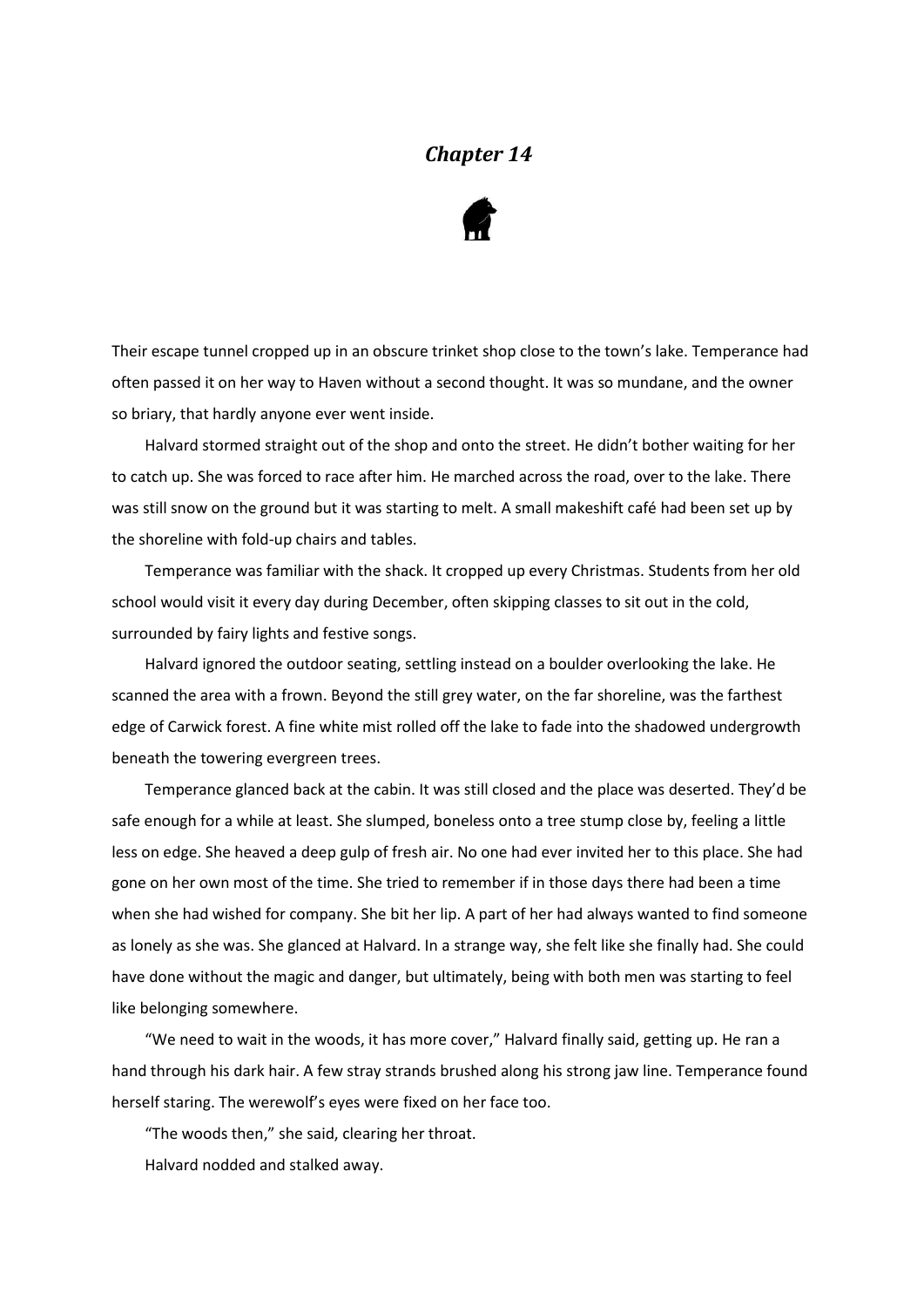The path curved around the lake in a gentle slope and disappeared deeper into the trees. The forest was quiet except for the crunch of the frosty grass under their feet. Temperance let him lead. She wondered what would happen when the wizards finished their search of the Devil's Staircase. They'd surely come up into Carwick looking for them. She hoped Alastair was on his way. And that Fenrir was all right. The Alpha had saved her life after all, even though she didn't know why. She stared at Halvard's strong back. It wasn't safe to ask him about Freya, but she wondered if he knew anything about her son.

"Have you ever met Fenrir before?"

He paused letting her draw level with him.

"Why are you asking about *him*?"

The length of his side brushed up against her. Temperance's cheeks flushed. "I think I misjudged him, he saved me earlier. I'm just wondering, maybe his mother…"

"No." The werewolf glared at her, his eyes hard. "She's a manipulative, jealous, spiteful bitch." He spat out each word.

Temperance swallowed. "Never mind."

His arm was warm against hers. "Hurry up," he muttered, walking away.

The part of the forest that surrounded the lake wasn't very thick, but the trees did a good job of providing them with cover. Halvard picked a spot sheltered by a large canopy.

"I'm going to try to get us something to eat," he said.

"I'll come with you," Temperance offered, taking a step forward.

"No, you stay here," he ordered, he glanced over his shoulder. "It's safer."

She watched him leave, wrapping her arms around herself to keep warm against the growing cold. He returned a while later with a paper bag. Her eyebrows rose in confusion.

"What, no rabbit?"

The werewolf narrowed his eyes and sat down opposite her. He handed her the bag.

"I can't turn into a wolf unless it's my time," he told her.

"I suppose my mind has been so caught up with werewolves and magic, I've lost all sense of what's normal." She lifted up the shop bought sandwich. "Where did you get the money anyway?"

He grinned back at her and reached into his pocket. He pulled out a familiar purple purse, wagging it between his fingers. Temperance snatched it back.

"Thief!"

He let her take it, with a muffled laugh. She slipped it into her pocket.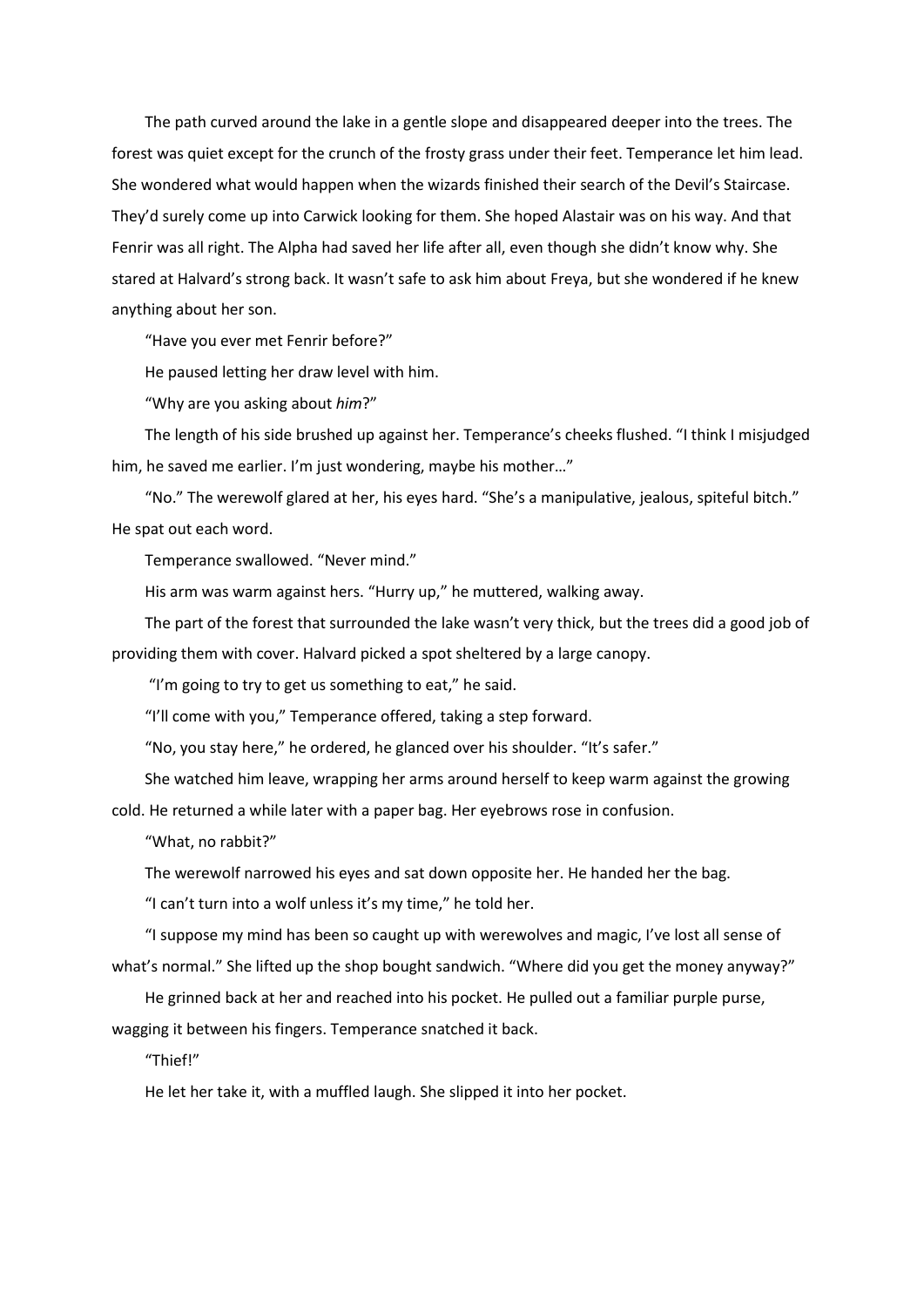"I found it in the hostel after your fall. I didn't want them knowing for definite you'd been there. Your name is on everything in it." The last he remarked in a strange way. "People must know everything about everyone these days."

Temperance bit into the sandwich and watched him. The world must seem a very different place compared to the last time he had lived in it. She wondered how old he was. When Sebastian had trapped him in the clock, had he prolonged his life or was he always meant to live this long? It made her curious about the faey blood in her veins, how drastically would it affect her in the future? She stared down at her feet.

"No one knows everything about everyone," she said. He smiled at her. She swallowed and looked away.

The morning wore on as they waited for Alastair. The more time that passed the more worried Temperance became. She started pacing. She felt uneasy without her medication. Nothing was happening, but her body was conditioned to having it. She couldn't help but feel agitated.

After another hour had passed, Halvard spoke again.

"There are people there now." He was monitoring the wooden cabin and the outdoor seating on the opposite side of the lake. Couples were strolling along the pebbled shoreline, while children skimmed

stones across the surface of the water. "Why?"

"It's a popular café," Temperance said.

She moved up beside him to look over but couldn't see anyone. Improved eyesight wasn't one of her faey gifts anyway. And her brief increase in speed had disappeared. Maybe it needed time to develop.

Halvard turned suddenly, his nostrils flaring. "Your legs are bleeding!" He dropped to his knees to examine her.

"Are they?" Temperance asked. She had almost forgotten about them. She swiped her fingers over the cuts; her hand came away smeared with blood. "But I was sure it had stopped."

The werewolf jerked up her trouser leg.

Temperance gasped. "Stop it! They can't close over because I keep moving, that's all!"

She yelped in shock when he licked her. He stumbled backwards, spitting and wiping at his tongue.

"Silver!"

Temperance yanked the leg down again.

"Wait!" he shouted. He tugged at her trousers again. "It takes a long time for werewolves to heal wounds made by silver weapons. Maybe part of you…"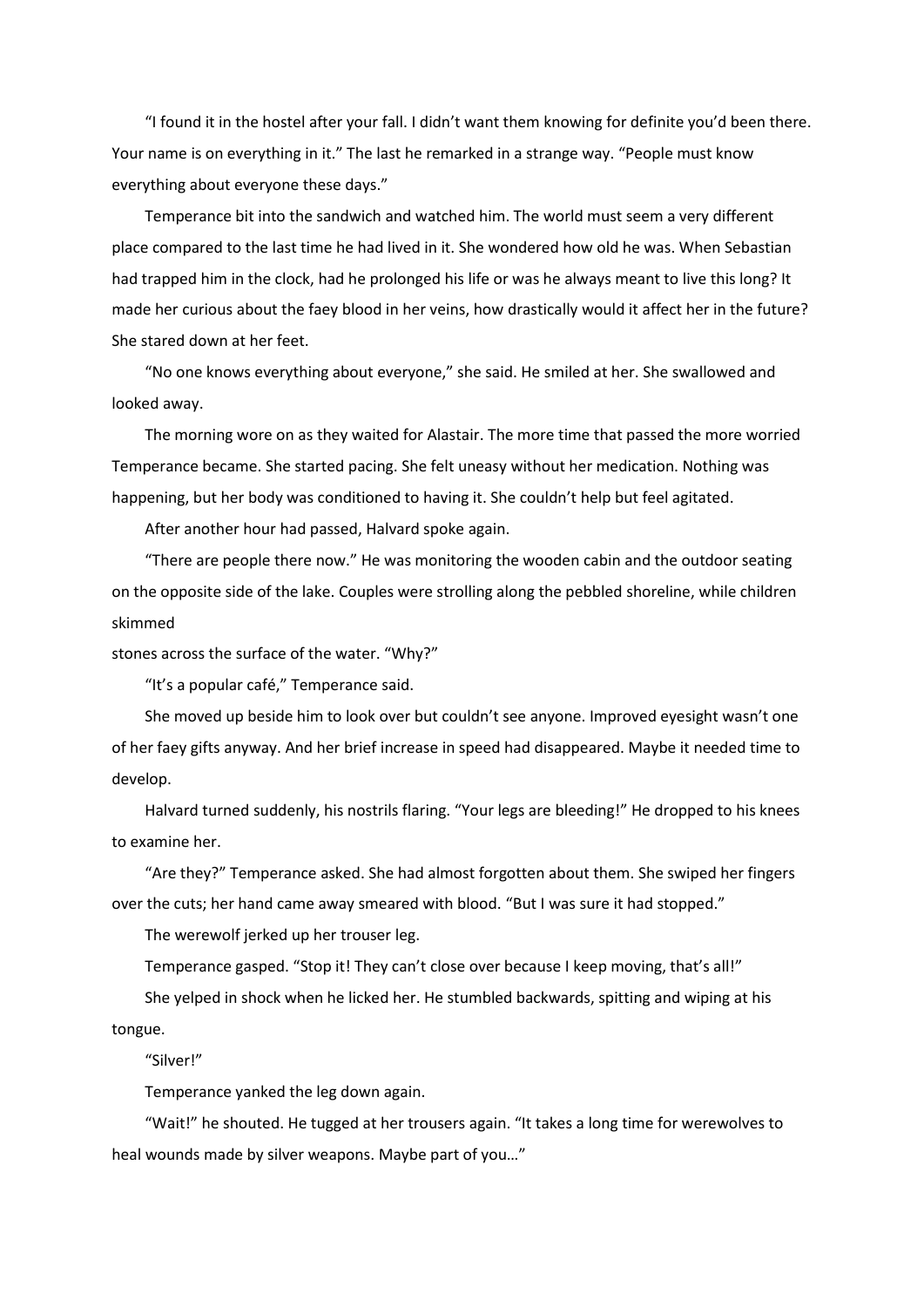Temperance panicked and jerked away, not wanting to hear anymore. She slipped on a clump of grass and fell. In his enthusiasm to see her leg again, Halvard stumbled after her. He levered himself up over her, staring down. Temperance held her breath.

Out of the corner of her eye she saw something move. There was a blast of wind and the werewolf was sent flying off her. He smacked into a tree with a muffled groan.

"Get away from her!"

Temperance rolled to her side. Branches dug into her ribs; she jerked away from them and scrambled to her feet. Alastair was half bent with his arm wrapped around the trunk of a tree, using it to support himself. Soot marked his pale face. His dark hair was plastered to his forehead with sweat and grime, while his chest heaved with exertion.

There was a body sprawled at his feet. The pale figure's long red hair fanned out around her head. It was Lilith, unconscious. Her feet and hands were bound tightly with frayed rope.

The wizard collapsed to his knees. His black eyes were still pinned on the werewolf. Halvard struggled up from the ground and glared back at him.

"Your timing is brilliant," he muttered.

"It's a pity you didn't die in the fighting," Alastair snapped back at him.

"That would have been *hilarious* for you," the werewolf growled.

Temperance hurried over to Alastair. "Are you all right?"

She clasped his arm and pulled him to her. He yanked back with a flushed face. The sharp movement made him grimace; he slumped forward.

"He's bleeding!" She struggled with his dead weight, stooping down onto the ground with him. "Halvard!"

In an unexpected show of concern, the werewolf was by her side, pulling Alastair away from her. His hands were surprisingly gentle. When he brushed against the wizard's skin, Alastair bolted upright. They stared at each other. It was like something was passing between them. Alastair tried to struggle away.

"What happened to you?" Temperance gasped, seeing the blood that saturated his clothes.

Halvard glanced down. He made an unhappy noise in the back of his throat.

The wizard frowned. "I've been shot. You'll have to get the bullet out." His speech was a little slurred.

"Me! Halvard would be better…" She shook her head.

"It's silver," Alastair said through gritted teeth. "He can't touch it."

"A werewolf can't even touch silver?" she said, looking down at where she thought Alastair's wounds were.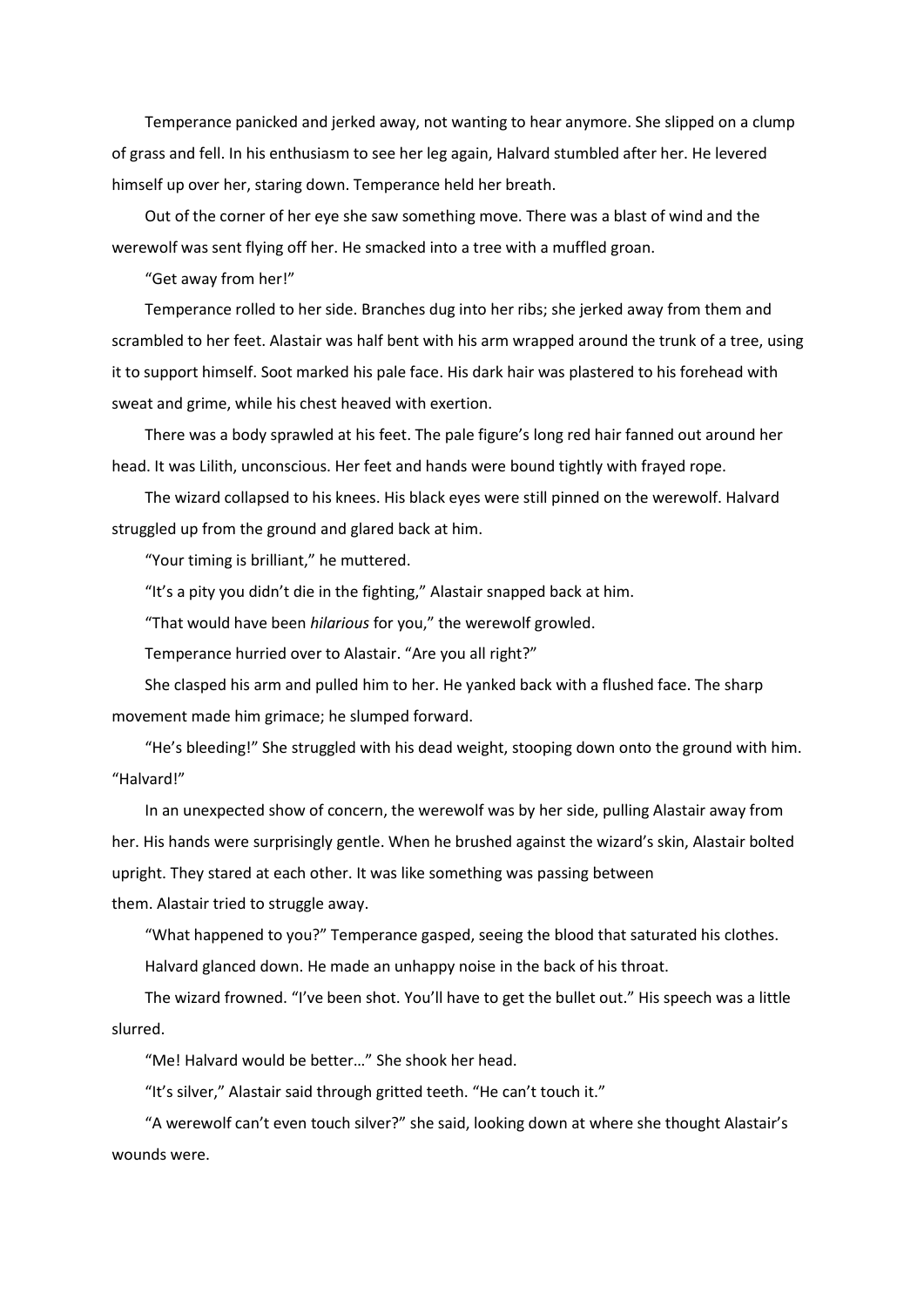"No, it's a little more... than just silver," the wizard explained in a weak voice. "The wizards have enhanced it. It'll… burn right through a wolf."

Halvard tilted his head to the side and took a deep breath. "I remember this. I can't touch it." He glanced down at her legs. "No. We have to find another way."

"Why?" Alastair asked. He tried to shirk off his jacket. "Help me, please."

He stared at Temperance and she found herself leaning into him. He tilted forward to rest his head on her shoulder as she helped him out of his jacket.

Halvard grabbed her wrist and growled at her. "Stop it."

She shook him off. He glared at her. Alastair twisted his head and he started to unbutton his shirt. She turned away.

"What's wrong?" he asked.

Temperance glanced back at his toned torso. Old puckered scars

marred his otherwise smooth skin. The new wound oozed from a hole just above his abdomen.

Rivulets of blood outlined every lean contour.

"Absolutely nothing," she muttered, avoiding Halvard's angry look.

"Temperance," the werewolf warned.

"You don't know what you're talking about," she told him. "So don't say anything."

She didn't want Alastair to hear it. She didn't want him looking at her like everyone else did -

like she was a freak. If he thought she was part werewolf he would never speak to her again.

She didn't want his hatred.

"I'll do it," she said in a firm voice.

Alastair tugged the knife off of his belt and lay back on the grass. He fisted his hand around the blade. It burned red hot. The handle was cold to the touch when he gave it to her.

"Cut it out."

Temperance felt sick, sweat collected along her brow. The old scars on his chest told her he was used to pain. With a steadying breath, she hunched closer, the weapon shook in her hand. Alastair grabbed her wrist.

"Your parents are fine," he told her. He dropped his hold. "The Assembly altered their memories. They don't realise you're gone."

She nodded. A massive weight she hadn't realised was there lifted from her shoulders. They would be fine until she found a way out of this mess. She licked her lips wondering how to do that. Their problems just kept growing. She glanced back at Lilith.

"Could you guard her over there, Halvard?" she asked.

The werewolf narrowed his eyes at her. "I'd rather stay here with you for now."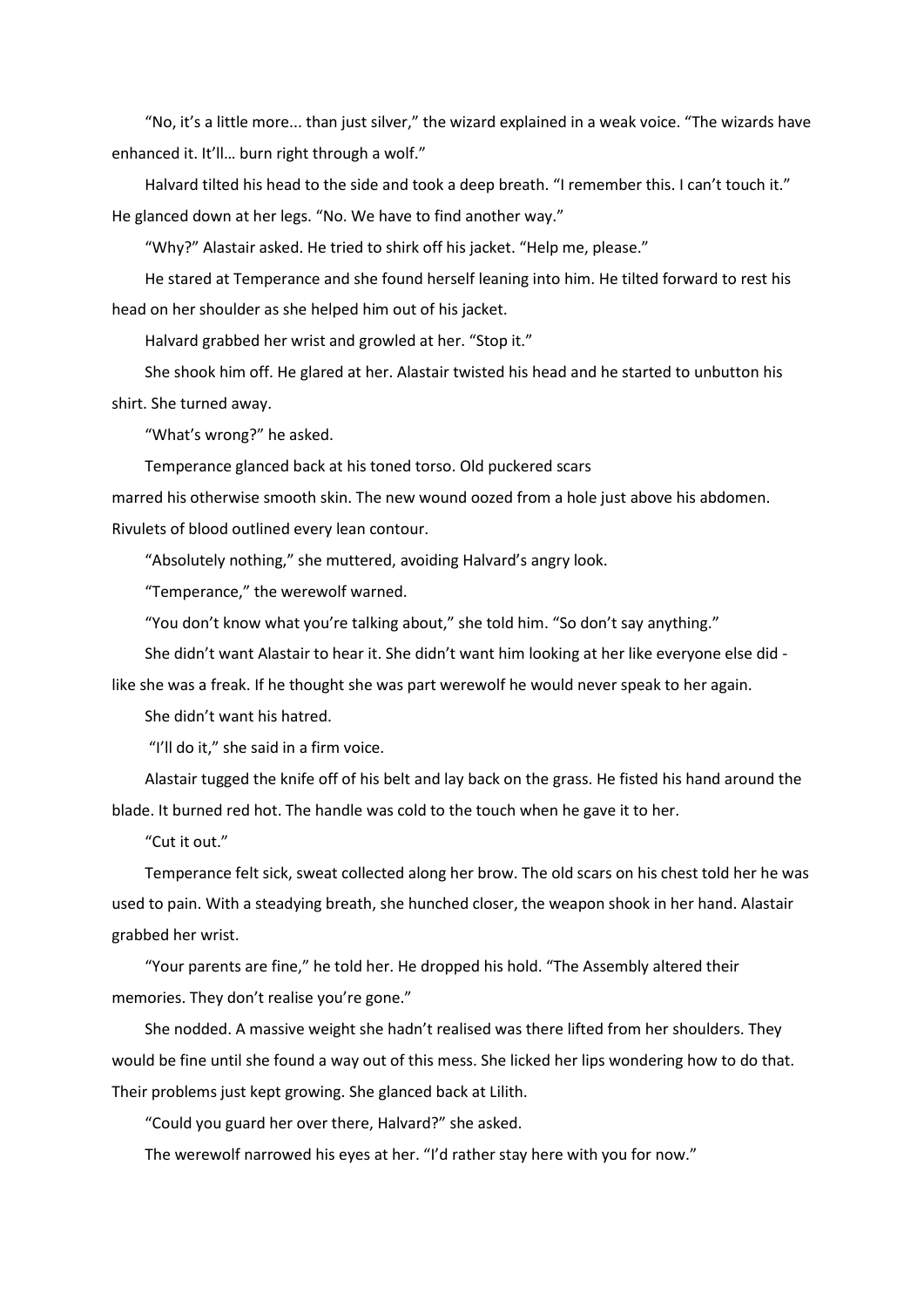Alastair turned his head. "Be a good dog and do what you're told."

Halvard took a deep breath and got up. He stared down at the wizard. "If anything happens because of this, I swear, I don't care what happens to me, I'm going to kill you."

"That's nice," Alastair muttered rolling his eyes. He watched Halvard go. "Something happen while I was gone?"

"No," Temperance replied.

"It doesn't sound like it. Did you and he… did anything happen?" His question was deceptively neutral but she could detect an angry undercurrent. Ignoring him and focusing on her task, she traced the knife over the wound without warning him.

"Ah!"

"Sorry," she jerked back.

Alastair grabbed her free hand. He whispered something and a tingling feeling swept over her skin. It fizzled away, leaving her hand cool.

"Antiseptic, I almost forgot," the wizard said, closing his eyes. "Pick it out when you get close enough."

He didn't say anything after that. She wasn't very good and it seemed to take forever, but he stayed quiet. He didn't cry out and it made her feel better. But she could see his fists tighten over clumps of grass and his eyes flinch when she cut too deep. Eventually, she picked the offending bullet to the surface. It wasn't as big as she thought it would be. Without thinking she plucked it out.

Alastair was covered in sweat; he had lost consciousness but was breathing steadily. Temperance glanced over at Halvard. He was watching her with an intense look on his face, his foot pinning Lilith to the ground. The woman was still out cold.

Temperance wagged the bullet at him and tossed it aside. He shrugged, not caring that he'd been proven wrong. When she looked at her fingers there were red burn marks on her skin. Her heart sped up. Halvard was still watching her. She squeezed her hand shut to hide it from him. It started to really hurt.

"Something wrong?"

She glanced down at Alastair; his eyes were feverish. He couldn't focus on her properly.

"Are you all right?" she said, changing the subject.

"Perfect," he groaned.

"Why did the bullet hurt *you* though?"

"It's still a bullet, Temperance," he laughed, it quickly died away into a fit of coughing. He touched the wound. The skin started to knit back together. His hand dropped away.

"I'll be okay," he whispered.